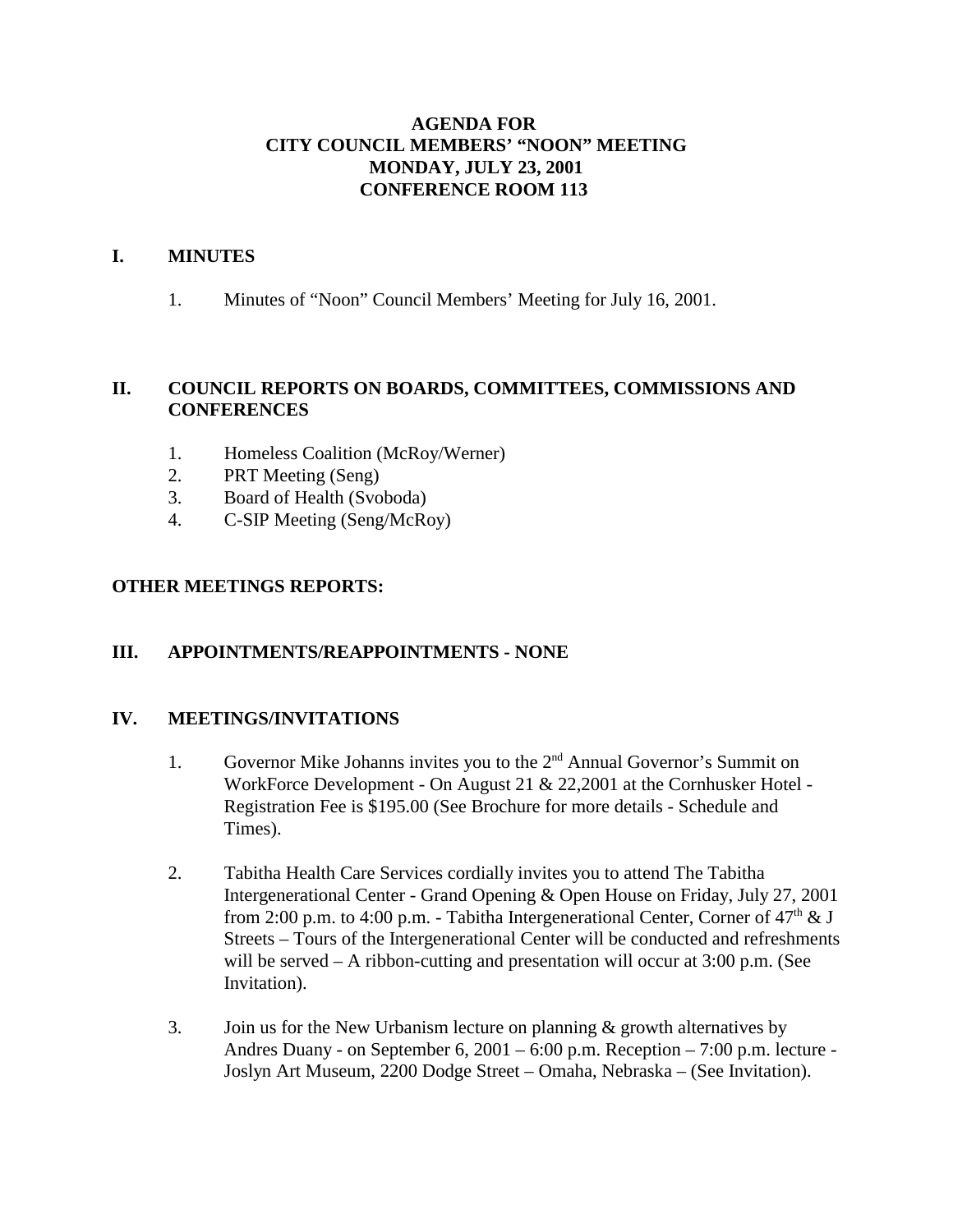- 4. Time for some Fun in the Sun!! Come to the dedication of Vavrina Mini-Park on the corner of Annette Drive &  $16<sup>th</sup>$  Street on Saturday, July 28, 2001 at 2:00 p.m. – Bring the kids to launch the new Playground equipment! (See Invitation).
- 5. 2001 National League of Cities Investing In Cities: The Key To America's Future - 78<sup>th</sup> Congress of Cities & Exposition - Atlanta, Georgia - December 4-8, 2001 (See Brochure for more details ).

# **VI. REQUESTS OF COUNCIL FROM MAYOR** - **NONE**

### **VII. MISCELLANEOUS**

1. Discussion on when Council would like to reschedule their 911 Tour.

# **VIII. ADJOURNMENT**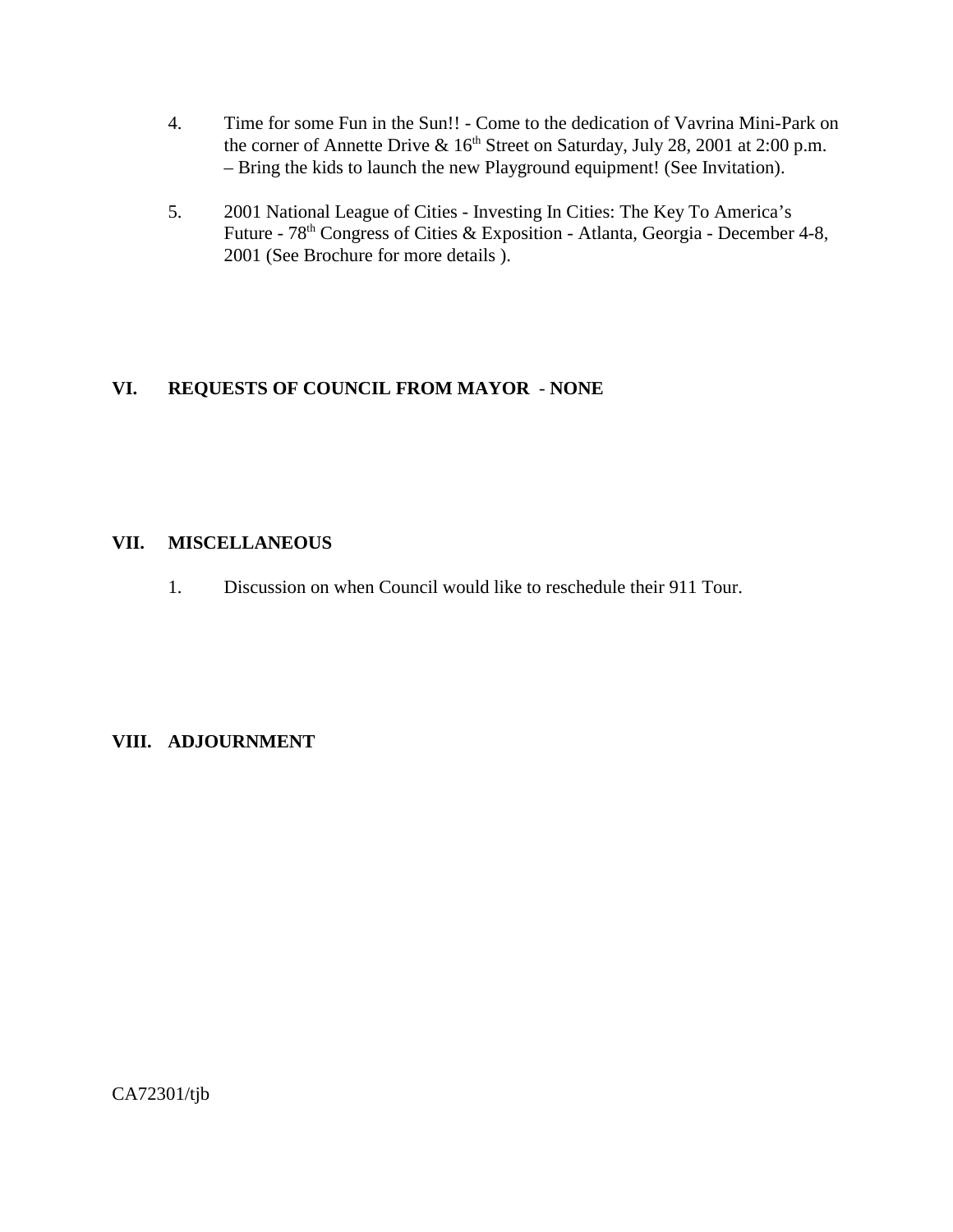# **MINUTES CITY COUNCIL MEMBERS' "NOON" MEETING MONDAY, JULY 23, 2001** *CONFERENCE ROOM 113*

**Council Members Present:** Annette McRoy, Chair; Jonathan Cook, Vice-Chair; Jon Camp, Glenn Friendt, Coleen Seng, Ken Svoboda, Terry Werner.

**Others Present:** Mark Bowen, Ann Harrell, Mayor's Office; Dana Roper, City Attorney, Joel Pedersen, City Law Department; Chief Casady, Lincoln Police Department; Don Herz, Finance Director; Peter Katt, Attorney; Darrell Podany, Aide to Council Members' Friendt, Camp and Svoboda; Joan Ray, Council Secretary; Chris Hain, *Journal Star* representative.

### **I. MINUTES**

1. Minutes of "Noon" Council Members' Meeting for July 16, 2001.

 Mr. Jonathan Cook, Council Vice-Chair, requested a motion to approve the above-listed minutes. Ken Svoboda moved approval of the minutes as presented. The motion was seconded by Coleen Seng and carried by the following vote: AYES: Jon Camp, Jonathan Cook, Glenn Friendt, Annette McRoy, Coleen Seng, Ken Svoboda, Terry Werner; NAYS: None.

# **II. COUNCIL REPORTS ON BOARDS, COMMITTEES, COMMISSIONS AND CONFERENCES -**

1. HOMELESS COALITION (McRoy/Werner) - No Report

2. PRT MEETING (Seng) Ms. Seng reported on the type of information that comes from the Police Department, explaining the PRT process briefly for the newer Council Members. She noted that Building and Safety, the Police Department, Health and Human Services, Urban Development, etc. are all involved in the problem evaluation and solutions process. She informed Council Members that Kim Koluch from the the Police Department chairs the meeting - quite often, having gone out the day before and taken pictures to show the actual details of a reported property. The Problem Resolution Team gives the City the opportunity to act on problem properties when one department can't seem to resolve a situation. Often the violations are health related; often times the police need to be involved.

The PRT group meets on the  $3<sup>rd</sup>$  Thursday every month and the week before that, they hold a small planning meeting. The Mayor's Office is always represented at the meetings along with the Law Department, because quite often the issues invovled have already gone to the Law Department. Ms. Seng noted that many of the issues deal with the areas of Lincoln that are a little bit older, because that is where there are violations....but not always.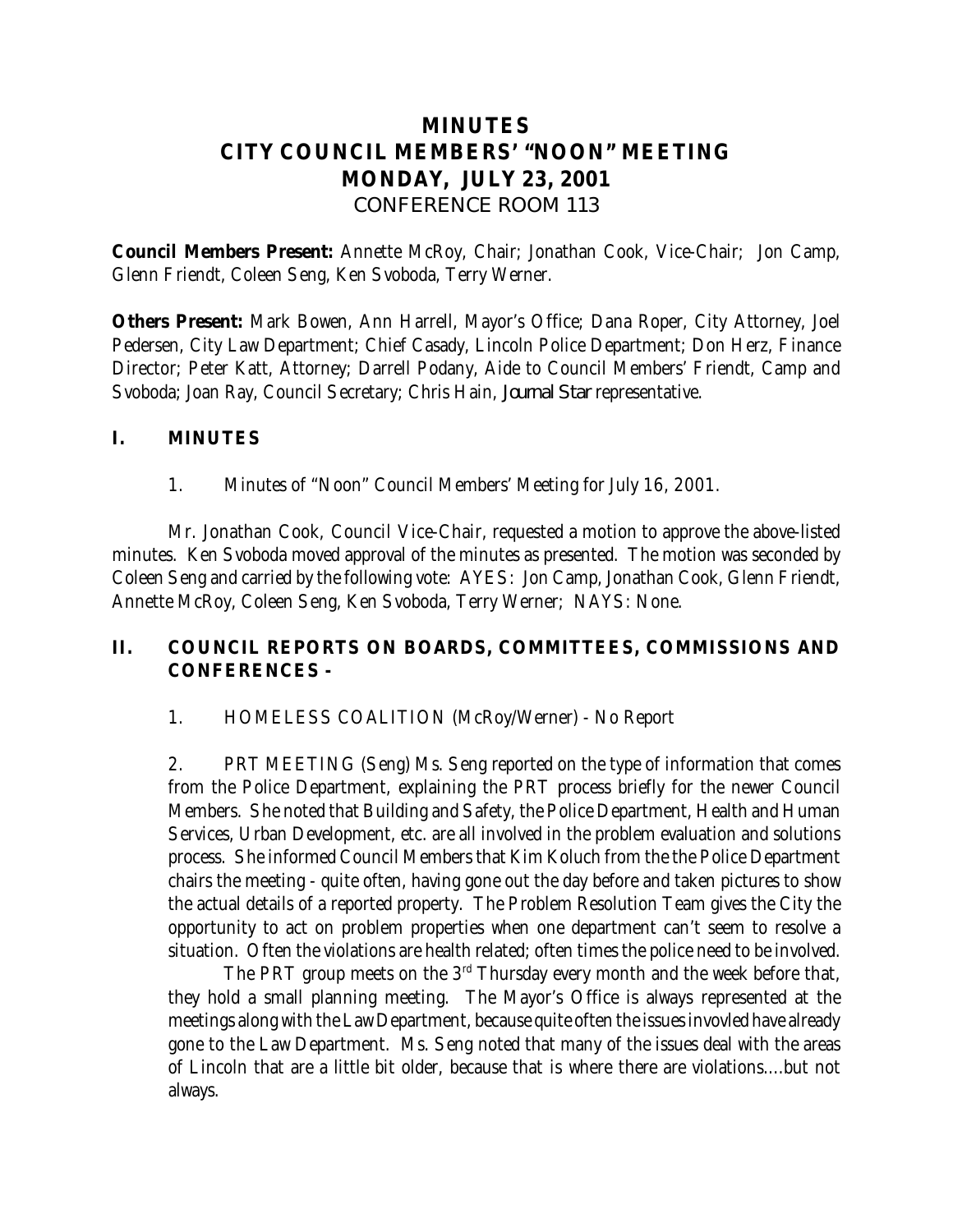3. BOARD OF HEALTH (Svoboda) Mr. Svoboda stated that he had attended the meeting, though he was a little bit late and therefore missed a couple of the earlier reports. However, he noted that there were a few things that had been discussed, one being a proposal by the Food Advisory Committee. They will be putting forth the proposal which would firm up the requirements for food handling permits for vendors coming into the City for one-time events such as `Rib-fest' and some of the others. Pretty much it states that if our tax paying individuals in this City are held to a certain set of standards, everybody else coming into the City should be held to the same standards. That was passed unanimously.

The Annual Meeting was discussed. There is some question right now regarding the time factor of having the Annual Meeting in January. Mr. Sbovoda stated that they had been very fortunate over the last twenty years in having 300-500 people every year with a national speaker being brought in. The annual speaker has always made it. But, when you're having a snow storm in January, sometime that won't be the case.

But there was also a concern on the huge amount of stress the timing was placing on the staff because they're putting on the Annual Meeting production at the same time that they're working on the Annual Report. We brought forward for consideration the possibility of having the Annual Business Meeting with the election of officers in January, as usual and according to statute; but having the Banquet and Awards Ceremony sometime in March or April. This is being considered and Mr. Svoboda indicated that he would keep the Council apprized of any final decision. He also encouraged Council Members to attend the Annual Meeting, noting that the Council is the least represented public body in attendance at these meetings. He promised to harangue and harass everyone to insure that there will be better representation of Council at the next Annual Meeting.

4. C-SIP MEETING (Seng/McRoy) Ms. Seng reported that they would continue to work on the amount of money that is going to be paid to the Public Policy Center over at the University (UN-L). They are contracted to do the follow-up to the Hanna-Keelan report, and a certain budget had been approved, funds coming from different agencies and governmental bodies, and all had a set amount that was previously approved. But the C-SIP did commit themselves to helping the Center raise more dollars. There was a meeting this past week at the Lincoln Center Building and we're exploring all the options and developing a strategy. Ms. Seng noted that she had committed herself to helping with this because they really needed to have a higher budget level, but we did not have the funds to quote a higher offer.

 Ms. McRoy noted that the Center had offered three options on the funding and Ms. Seng commented that the C-SIP group had taken the lowest of the three. Ms. McRoy explained that there would be a lot of vital things left out of the final report if we didn't make some funding commitment.

Someone asked what the initials C-SIP stood for? Mr. Werner responded that it stood for Community Service Implementation Projects.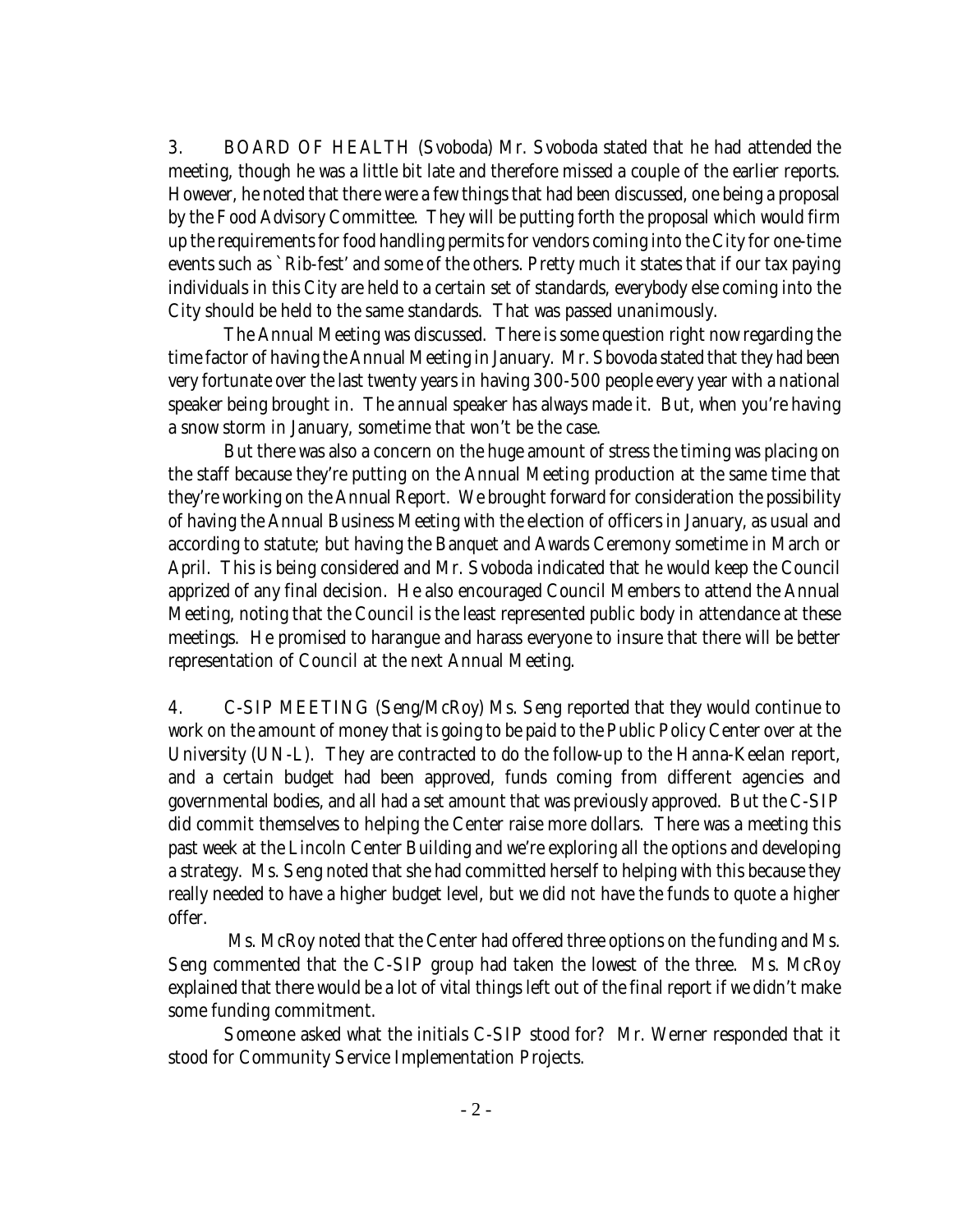OTHER MEETINGS REPORTS: - Ms. McRoy gave a briefing on the meeting held this morning to help in the coordination of the upcoming Beltway Public Hearing Meetings scheduled for August 15<sup>th</sup> and 22<sup>nd</sup> in the Council Chambers (rather than at the Cornhusker as was originally planned). There will be no facilitator as had been discussed at an earlier planning meeting. The two bodies would be seated at the dais with the City and County Clerks calling the Council and County Board (respectively) to order. It was agreed that Mr. Bob Workman would conduct the meetings as Chair. This would not be a Common Meeting, but a joint meeting of the two bodies. Minutes would be taken, verbatim by a Court Reporter at a cost of \$2,000.00 - to be shared equally by the City and County. This would supply the verbatim record in case of litigation. There would be tv monitors set up in the hallway and in Conference Room 113 so the public could follow the proceedings even if there was an over-flow from the Chamber's seating capacity.

There would be maps and City/County Staff, and NRD personnel stationed in the hallway as well, to answer any specific questions from citizens. There would also be a sign-up sheet in the hallway with the announcement, probably in the Opening Remarks, that anyone wishing to address the two bodies in public testimony would have to sign up on these numbered sheets. When a sheet was filled, the Planning Staff would run copies for the Board and Council members to have before them during the Public Hearing.

It was agreed that the public hearing would continue until all those citizens in attendance who wished to speak had the opportunity to do so. It was noted that on the night of August  $22<sup>nd</sup>$ , the final public hearing on the Beltway issue, the break after public hearing would be one-hour for consideration of all the testimony - and dinner. The timing of the meetings had been discussed with an assurance that at least one could be considered an evening meeting, to insure that everyone would have an opportunity to testify - with the two bodies taking testimony until all have been heard.

Dana Roper, City Attorney, suggested to Council that it would be inappropriate for Council Members to visit with any citizens on the Beltway issue during this consideration period, noting that *all* input should be submitted at the public forum in the Chambers. Ways to implement this policy were briefly discussed at the "Noon" Meeting. It was noted that two County Commissioners would not be attending the meeting, but it would only take a majority of the Commissioners in attendance (two) to pass the County's resolution on this issue. Mr. Roper mentioned that the two County Commissioners who had conflict of interests on this issue were the two who *would not* be in attendance and probably *should not* be in attendance.

**III. APPOINTMENTS/REAPPOINTMENTS** - Mr. Mark Bowen indicated to Council that he would be handling the "Appointments/Reappointments" and the "Mayor's Requests of Council" in the absence of Ms. Jennifer Brinkman until August  $27<sup>th</sup>$  when Ms. Amy Tejral would be officially and permanently taking over those duties in the Mayor's Office.

#### **IV. MEETINGS/INVITATIONS** - Noted Without Comment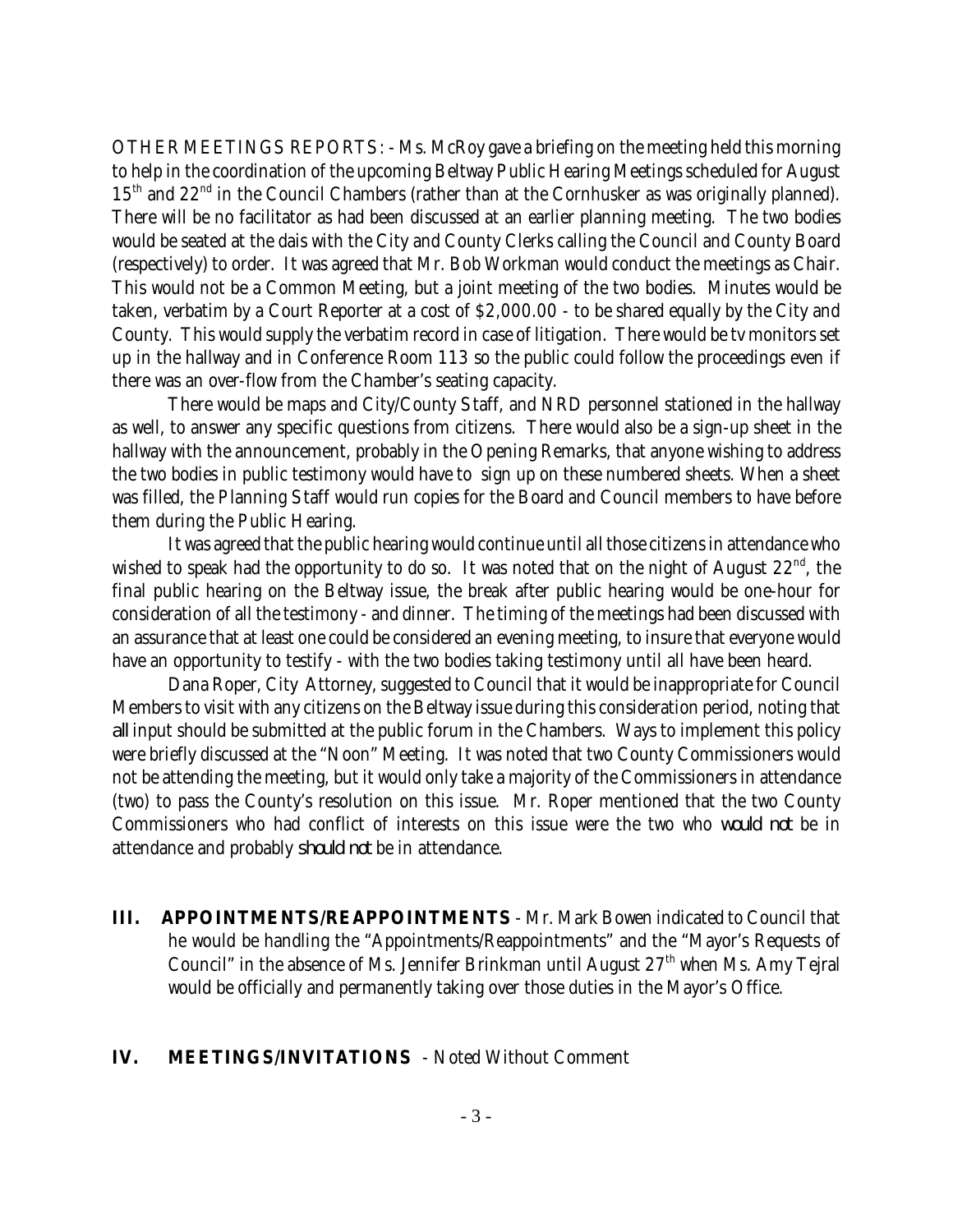Prior to the Council Members' comments, Mr. Cook asked Mr. Don Herz to come forward with information on the Fire/Ambulance Billing report. Mr. Herz passed out the information to Council noting that the billings have gone out for the months of April and May. He noted that the report reflected activities through last Friday. Council had no questions.

Mr. Cook asked Mr. Joel Pedersen to review the possibility, necessity or desirability of a reconsideration of the approval of Special Permit 1918 [to permit the sale of alcoholic beverages for consumption off the premises at 338 North 27<sup>th</sup> Street.] (Adopted as Amended 4-3 on 7-16-01 -Resolution A-80974) After the presentation and a brief discussion, it was determined that, lacking further mitigation, a reconsideration would not be requested, but that the matter would be left in the hands of the Mayor.

# **V. COUNCIL MEMBERS**

**JON CAMP** - No Further Comments

**JONATHAN COOK** - Mr. Cook shared with Council material from several years past, regarding the budget process and the Council's lack of input at crucial points of deliberation, noting that issues never seem to change.

He also mentioned the Council's own Office Budget noting that it may be necessary, regarding the staffing issue, (as Councilman Fortenberry pointed out regarding the expanded duties involved in running the office), to investigate the need for more support. Mr. Cook stated that whether that support would be through a staff member, yet to be defined exactly - but could be defined after the budget vote; or whether, as Jon suggested, it would be through adding money to the discretionary fund, it is still something that Council will need to deal with at some point. Mr. Cook stated that he was interested in doing something this time around in the budget process - but maybe we should try to address some of the issues we've had to deal with.

**GLENN FRIENDT** - No Further Comments

**ANNETTE McROY** - Ms. McRoy announced that there would be a rally at the Kuklin Pool on this coming Saturday at 3:00 p.m.

**COLEEN SENG** - No Further Comments

**KEN SVOBODA** - No Further Comments

**TERRY WERNER** - No Further Comments

ANN HARRELL - No Further Comments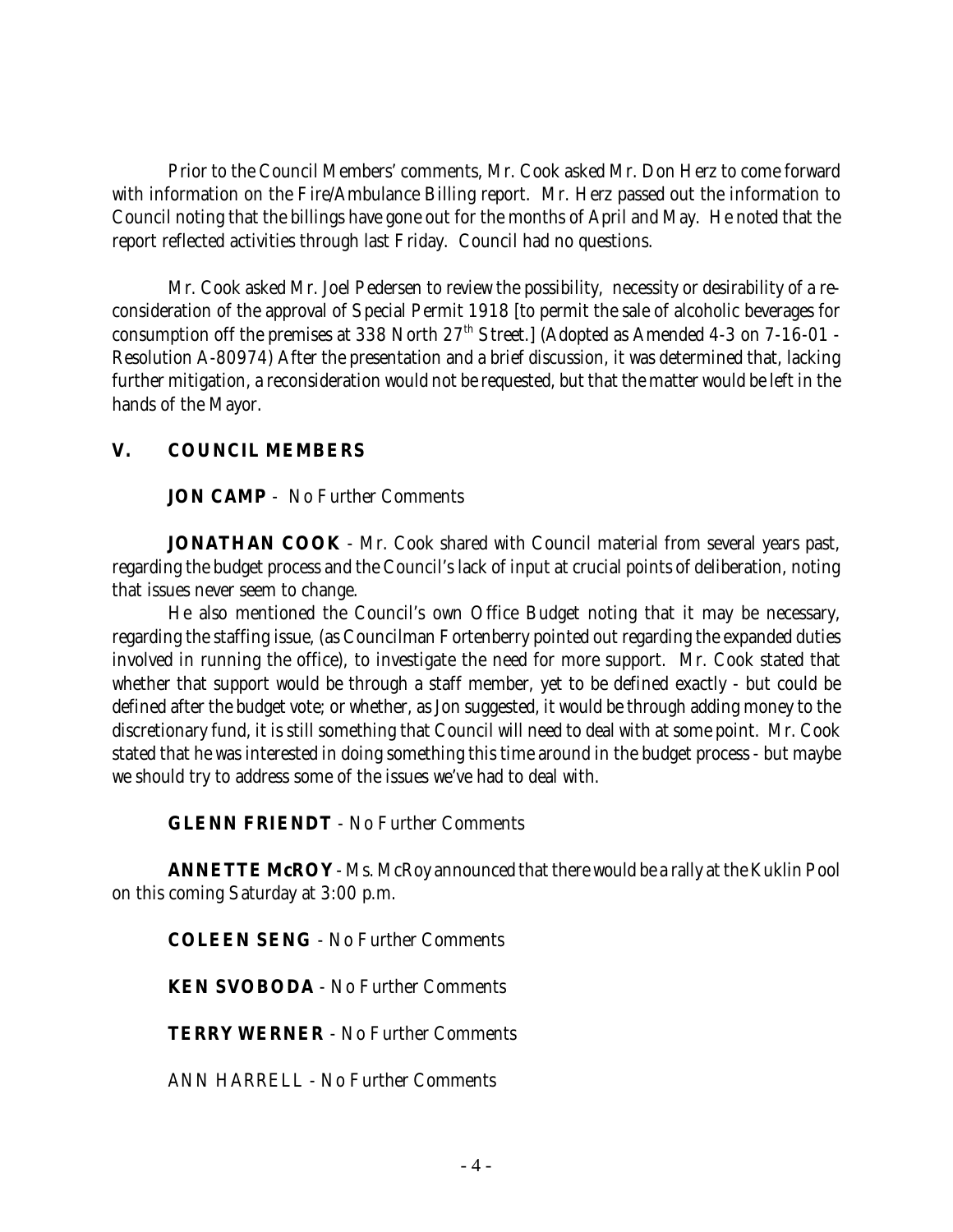MARK BOWEN - No Further Comments

DANA ROPER - No Further Comments

# **VI. REQUESTS OF COUNCIL FROM MAYOR** - None

# **VII. MISCELLANEOUS**

1. Discussion on when Council would like to reschedule their 911 Tour. - *Hold Over*

# **VIII. MEETING DISMISSED** - Approximately 1:10 p.m.